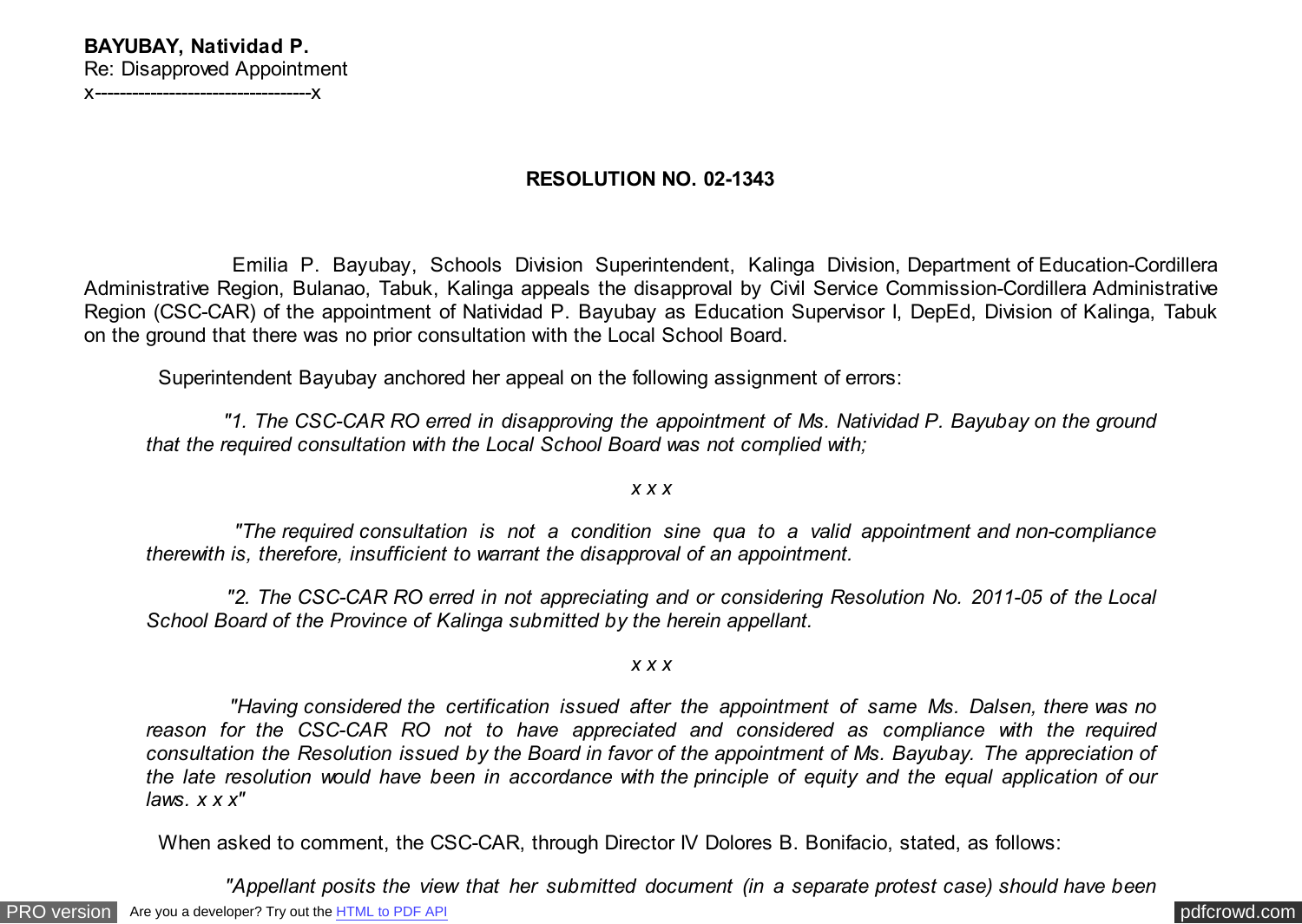*taken into consideration. The CSC-CAR was now in possession of a document purportedly curative of the required document from the Local School Board. We disagree. The December 3, 2001 document is not curative of the situation. In fact, it makes matters worse. The appointment has already been made. There is no longer a proposed appointment but an appointment already made. Thus, the violation has already been perpetrated. Also, the Appellant may be held liable for not divulging the fact to the LSB that an appointment has already been made. She knew the appointment was already done yet she did nothing to explain or tell the real situation to the Local School Board. For all intents, the said resolution has no binding effect."*

 Records show that Natividad P. Bayubay was issued a promotional appointment dated September 19, 2001 under regular-permanent status as Education Supervisor I, DepEd, Division of Kalinga. Said appointment was disapproved by Director IV Dolores B. Bonifacio, CSC-CAR, in an Order dated November 12, 2001, on the ground that there was no prior consultation with the Local School Board (LSB).

 Superintendent Bayubay filed a motion for reconsideration dated November 28, 2001 from the disapproval of the appointment of Natividad Bayubay. In said motion, Superintendent Bayubay alleged, in part:

 *"2. That this Honorable Commission erred in disapproving the aforestated appointment on the said ground, for what the law merely requires is consultation and this was complied with by the issuance by the Sangguniang Panlalawigan of Kalinga of Resolution No. 2001-079, which was issued by the said August Body upon motion of the Hon. ARTHUR DALSEN, a member of the Local School Board, and which Resolution was approved by the Honorable MACARIO A. DUGUIANG, Chairman of the Provincial Local School Board. x x x"*

 Thus, the CSC-CAR, through Director Dolores Bonifacio rendered a Decision dated December 18, 2001 denying said motion for reconsideration. Said decision reads, in part, as follows:

 *"The representation that the required Local School Board Consultation was complied with upon the submission of the Sangguniang Panlalawigan Resolution No. 2001-079 which was approved upon motion of Honorable Arthur Dalsen, a member of the Local School Board and approved by Governor Macario A. Duguiang, Chairman of the Provincial Local School Board, is found to be of no merit. The Local School Board and the Sangguniang Panlalawigan are two (2) different bodies that have different membership and functions. x x x"*

Hence, this appeal.

 After a thorough review of the records of this case, the Commission finds no merit on the first ground relied upon by appellant Bayubay.

In explaining her position that the CSC-CAR erred in disapproving the appointment of Natividad P. Bayubay, Superintendent Bayubay stated that *"neither did the CSC-CAR RO nor did the CSC-CAR Field Office informed (sic) the herein appellant of the need to submit proof of compliance with the required consultation with the Local School Board."*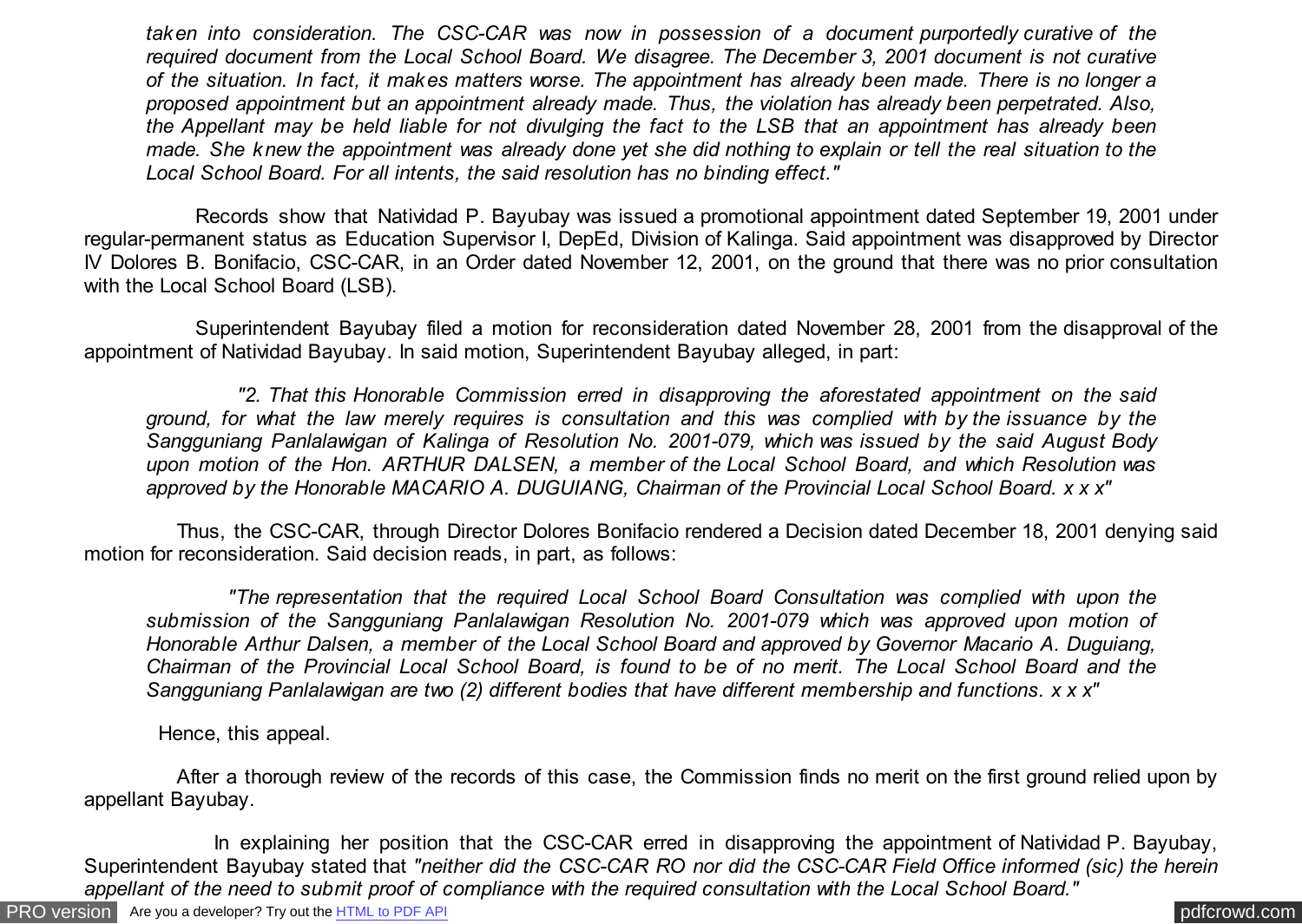It is well worth to mention that consultation with the Local School Board prior to the issuance of an appointment of school officials is mandated by the last paragraph of **Section 99 of the Local Government Code**. It provides, as follows:

 *"The Department of Education, Culture and Sports shall consult the local school board on the appointment of division superintendents, district supervisors, school principals, and other school officials."*

 It must be stressed that the appointments issued by heads of different government agencies which are required to pass through this Commission for approval must be issued in accordance with pertinent laws and rules. The law requires that prior to the issuance of an appointment to school officials, in this case Natividad Bayubay as Education Supervisor I, the DepEd, through the appointing authority, shall consult the Local School Board. Records negate any showing that consultation with the Board was made prior to the issuance of said appointment. Pointedly, it is not incumbent upon the CSC-CAR to inform the appellant of the subject requirement because the latter has no judicial notice of the appointments issued by appellant Bayubay until the same are submitted to it for approval or unless an opinion is solicited prior to such issuance. There is even no showing that appellant Bayubay sought the opinion of CSC-CAR before he issued the appointment in favor of Natividad Bayubay.

 Moreover, it must be stressed that pursuant to Section 1, Rule VII, CSC Memorandum Circular No. 40, s. 1998, one of the responsibilities of the Human Resource Management Officer/Personnel Officer is *"to review thoroughly and check the completeness of all the requirements and supporting papers in connection with all cases of appointments before submission to the Commission."* It appears at the back of the appointment dated September 19, 2001 issued in favor of Natividad Bayubay as Education Supervisor I that Irving B. Dasayon, Administrative Officer III/Personnel Officer certified that *"all the requirements and supporting papers pursuant CSC MC No. 40, s. 1998 have been complied with, reviewed and found to be in order."*

 Evidently, the absence of proof of prior consultation with the Local School Board of the appointment of Natividad Bayubay is attributable to the Personnel Officer who certified as to the completeness of all the requirements and supporting papers of the subject appointment and not to the CSC-CAR whose function is to check whether all the requirements of the issuance of an appointment have been duly complied with.

However, the Commission finds the second assignment of error cited by appellant Bayubay meritorious.

 It appears from the records that appellant Bayubay belatedly submitted Resolution No. 20011-5 dated December 3, 2001 entitled RESOLUTION INTERPOSING NO OBJECTION ON THE PROPOSED APPOINTMENT OF MS. NATIVIDAD P. BAYUBAY AS EDUCATION SUPERVISOR I, KALINGA DIVISION issued by the Provincial Local School Board. Said resolution was signed by Dominador W. Tumbali as the Presiding Officer, Designate, Emilia P. Bayubay as Co-Chairman, Teresita Uyam, Atty. Jerson Angog and Arthur Dalsen as members, all of the Provincial Local School Board. While it is true that said resolution of the Board was submitted only on December 3, 2001, the defect in the issuance of the appointment of Natividad Bayubay has already been cured upon the submission of the required document. The Commission considers it as substantial compliance with the requirement of prior consultation with the Local School Board.